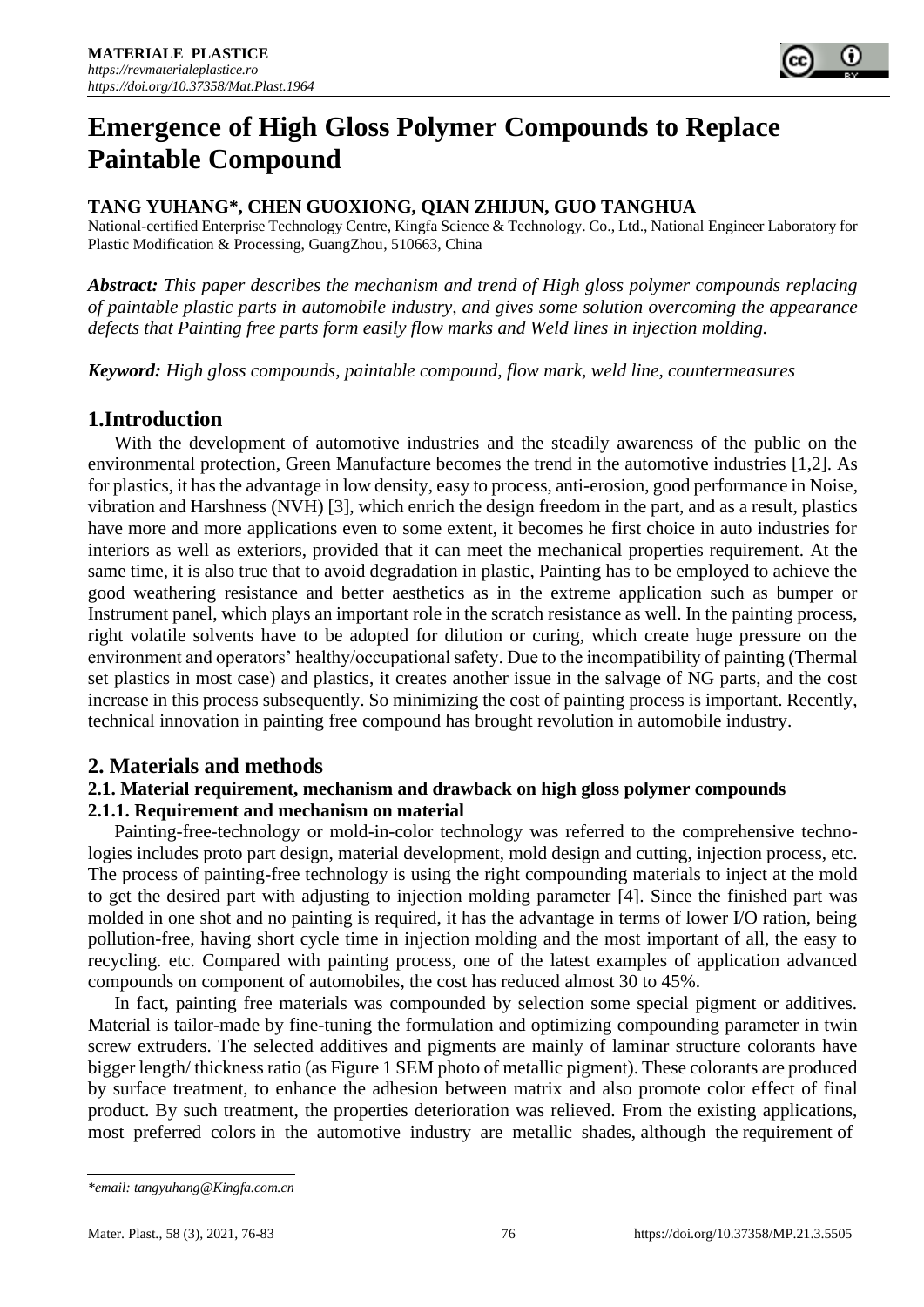

final effect in different for each OEM and varies a lot.



**Figure 1.** SEM photo of metallic pigment in plastics

From the BOM design point of view, it can be found that materials with better flow will have better metallic, pearl and shining effect like PP with Talc, heat resistant ABS, PC/ABS, Mineral filled PA. On the other side, the material reinforced by glass fiber will have poor performance due to the orientation of glass fiber which covers the pigment in the material as well as the higher content loading of glass fiber in the compound.

## **2.1.2. Advantage and defect of painting free materials**

From the introduction given above, it can be seen that for painting free materials, ensuring consistent orientation of colorants/filler/additives is the key for final esthetics effect. Figure 2 Illustration of light refection in plastics. Here it can be seen the more of dispersion of pigment in flat orientation, the better metallic effect it will be provided each other keep the same.



**Figure 2.** Illustration of light reflection in plastics

The final product is obtained by injection molding at one time, it has many advantages, such as high yield, no pollution, short molding cycle, easy recovery and so on. However, compared with the painting process, its main disadvantages are as follows:

1) In the actual application, due to the part design and limitation of injection parameters, meeting of two different flow is not avoidable in the part so that when the meeting line is within the range of some angle, welding line was formed. In the painting free material, the orientation of pigment will increase the visibility of welding line sometimes it even becomes unacceptable for customer;

2) The injection molding process window is narrow, which requires high stability of the material. The slight deviation between the dispersion of colorant and the flow of material will affect the appearance.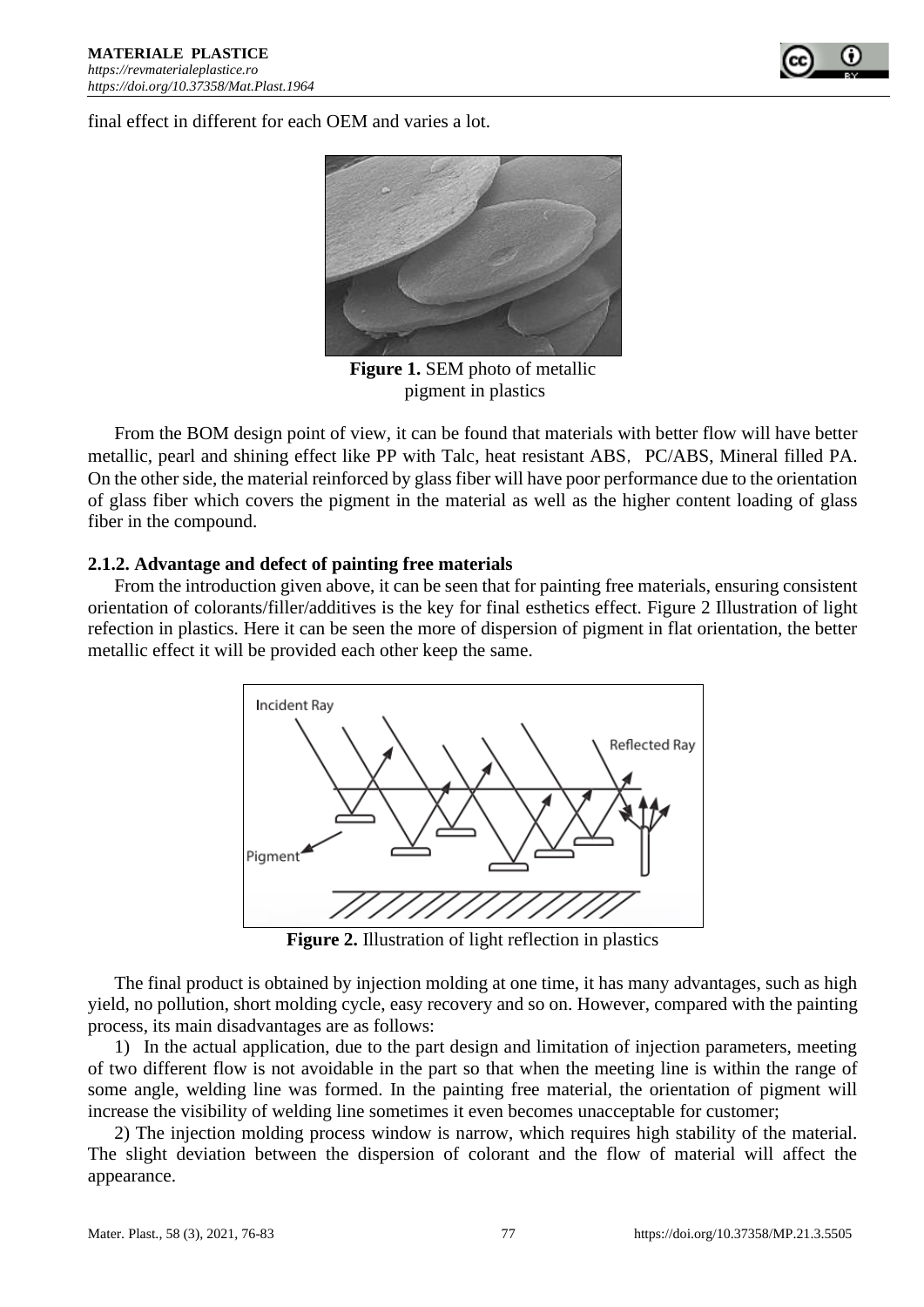

# **3. Results and discussions**

#### **3.1. Countermeasures for flow mark / weld lines**

In the injection molding process of plastic parts, flow mark is a common defect due to the defects of parts design and injection molding process [4]. Secondly, it is easy to form obvious convergence line while two molten meets with certain angle, which is the weld line defect as well [5-7]. In high gloss polymer compounds, the different orientation of metal Colorant will enlarge the aesthetic defects of weld line appearance, even it is not be accepted totally to consumers. Therefore, it is very critical to how to avoid the formation of flow marks and weld lines or transfer them to invisible and unimportant positions through process, design and materials. Here are some feasible solutions for your reference.

#### **3.2. Design principle of prototype**

Reasonable selection of prototype. Generally speaking, the application scope of high gloss compounds is not unlimited. Prototype need to be evaluated before high gloss polymer compounds adopted. The common principles are as follows:

1) Try to choose the prototype without holes, because the holes will inevitably lead to the occurrence of weld lines.

2) Try to select the prototype without massive of Snap Joint, reinforced rib and guide pillars on the back. Figure 4 shows the appearance defects such as flow marks and shrinkage marks caused by more snap joint and ribs on the back of the parts.



**Figure 3.** Weld lines effect on the surface



**Figure 4.** Flow mark and sink mark on the rib structured part

3) Try to selection the part with grains, Figure 5 shows that a good grains surface design can cove up the appearance defects.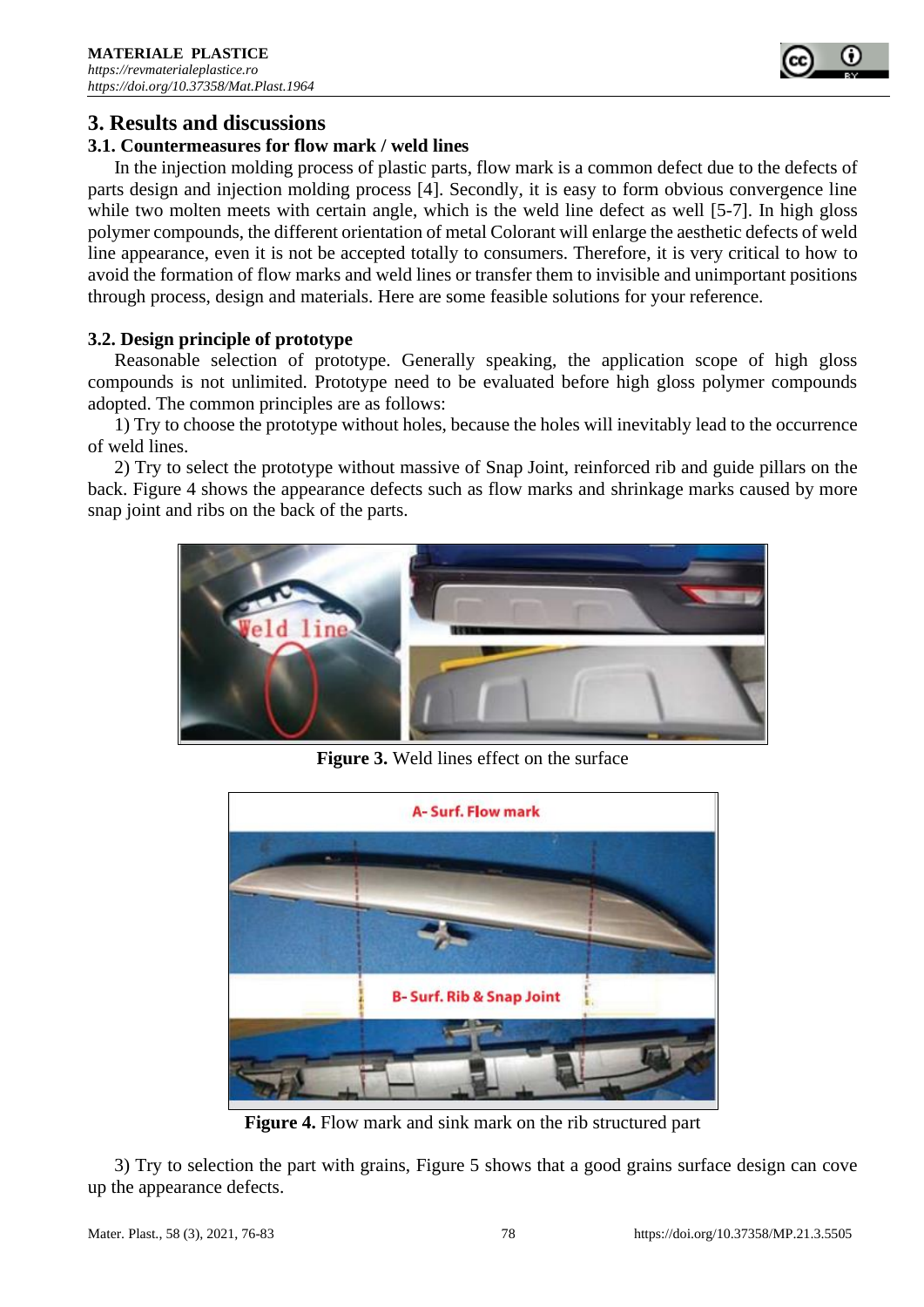



**Figure 5.** Grains part with good texture

4)Part with even thickness or no drastically change in the wall thickness, and the gradient of melt mass flow rate should be as consistent as possible.

5)Requirement of heat resistance and weathering properties is relatively high.

Figure 6 shows that compared with the common materials of the same grade, the high gloss polymer compounds material performs better in terms of gas generation and color change



retention time in Barrel

6) Scratch resistance. Table 1 shows pencil hardness of High gloss ABS compounds, common ABS and spraying ABS material. The results show that the scratch resistance of high gloss ABS compounds is better than that of common ABS material, but weaker than that of spraying ABS material.

| Painting free                   |                 |                                       | <b>Painting Material</b> |                    |                                       |
|---------------------------------|-----------------|---------------------------------------|--------------------------|--------------------|---------------------------------------|
|                                 | Pencil Hardness | Ball scratch profile<br>BSP with (um) |                          | Pencil<br>Hardness | Ball scratch profile<br>BSP with (um) |
| High gloss Polymer<br>compounds |                 | 300                                   | Common<br><b>ABS</b>     | 2H                 | 280                                   |
| Common ABS                      | в               | 320                                   |                          |                    |                                       |

**Sheet 1.** Pencil hardness of different material

From the above principles, the application of High gloss polymer compounds technology is mainly concentrated in the fields of grille, side wall, bottom guard plate, part of decorative interior, luggage rack, license plate and so on.

# **3.3. Reasonable treatment in the welding line**

Although welding line is not desired for painting free but it is not possible to eliminate in all the application even by selection the part. So how to solve this conflict is important and key factors to make success in application.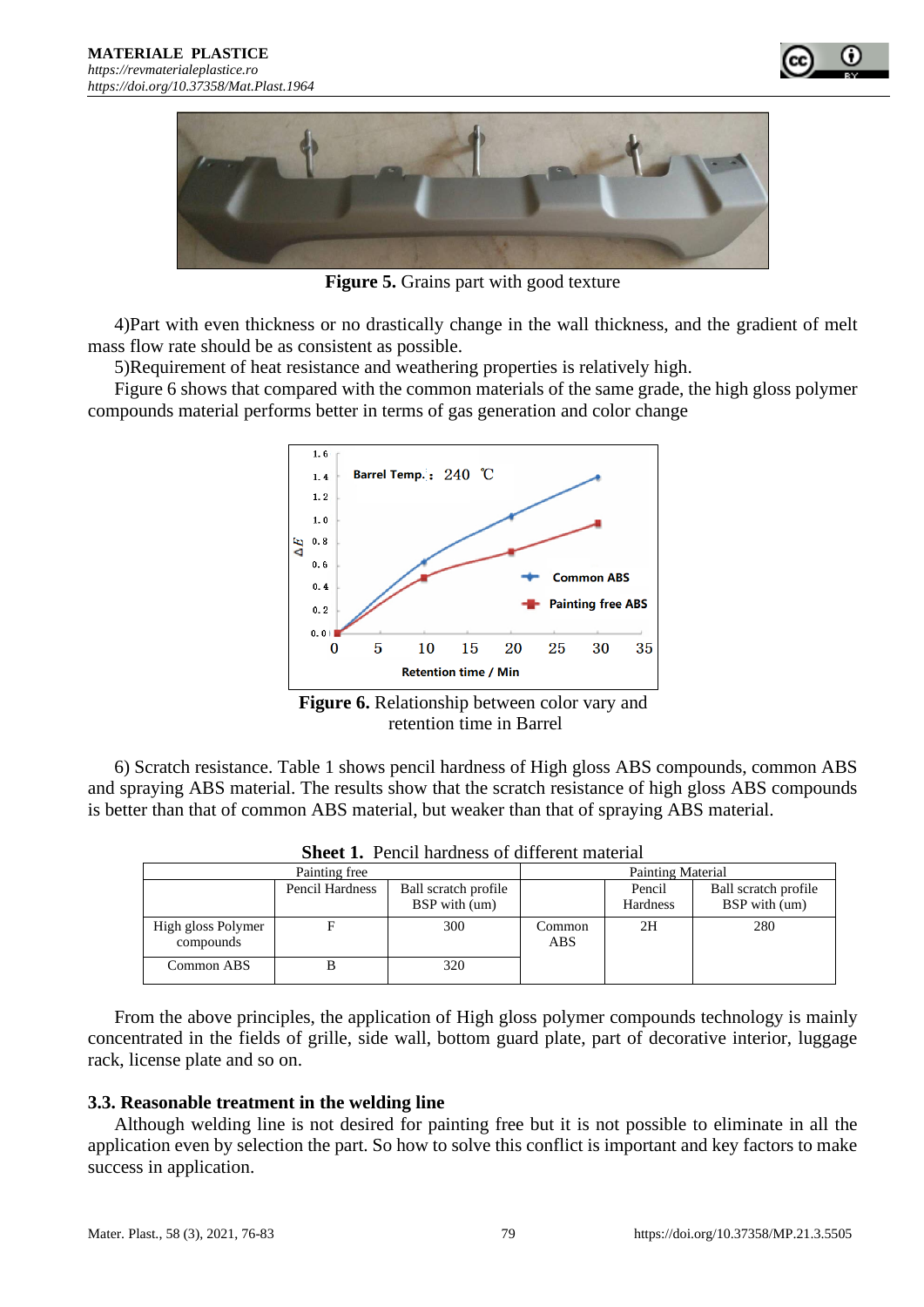

1) Flat fan gate and straight gate should be used as far as possible to reduce the impact on material flow, and improve the stability of material flow for fully showing the color effect. One gate should be considered replacing of two gates. While multi-gates are not inevitable, Gate Design of the sequence valve should be adopted, meantime, the injection molding process to be adjusted adaptively accordingly, especially the opening time of the subsequent valve is adjusted slightly. Figure 7 shows the weld line defect caused by improper opening time of sequence valve.



**Figure 7.** Ill-suited opening time of sequence valve

2) Shift the weld lines to an invisible position.



**Figure 8.** Shift the welding line to invisible area

a) Transfer the weld lines to non-decorative surface, such as gate location, illustrations showed as Figure 8.

b) Add some necessary post process such as thermal printing, imprinting, Water transfer printing, etc. Such process is also must for the final part. One example is in the decoration part in the IP, except silver metallic effect part, water transfer printing is also deployed to add more features on the part, or stick the logo to the welding area to cover.

c) Integration with assemble process. Consider the assemble, by changing the mold design the welding line was shift to the fixture area, which will be covered by post part in the assemble.

d) Add slug well in the final filling area. The welding line will be pushed to this slug well area which can be removed after injection so that in the part no welding line was there, Illustrations showed as Figure 9.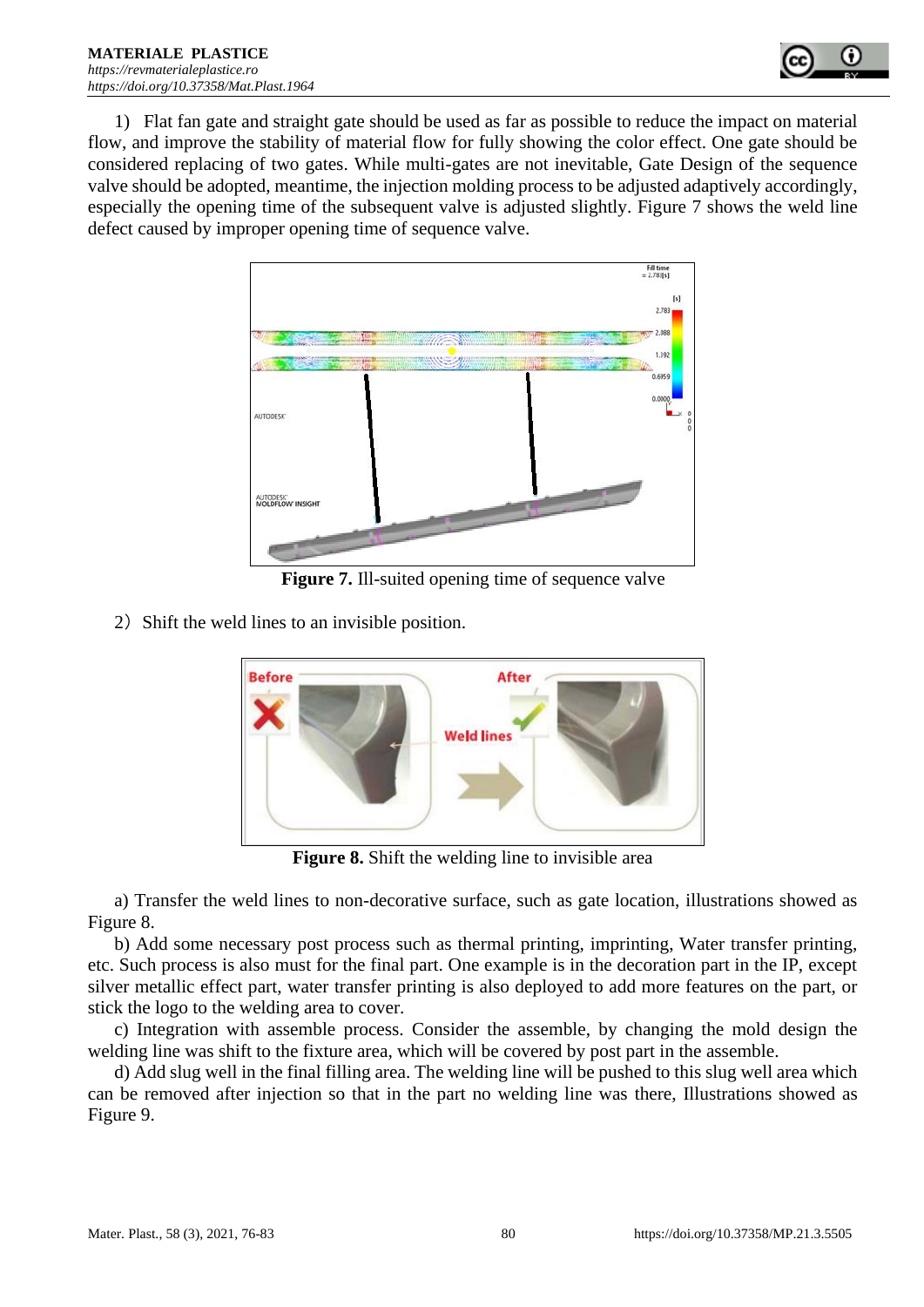



**Figure 9.** Cold Slug well at the extremes of the part

e) With adoption of special gate such as cutting-in-mold or central removable gate to remove the welding line. In the first case, after the mold was filled, the gate area was punched to reduce the thickness of gate area before the cooling of melt flow. After the part was taken out, some labor was provided to remove the punching area. As the result of punching, the thickness of wall was reduced, and it can be removed by some tools or even with figures. So almost no effect on the productivity. This punching-inmold technology can provide a good solution for the welding line in the gate area, and shows its superiority in the industry compared with other methods. Illustrations showed as Figure 10.



**Figure 10.** Special gate such as cutting-in-mold

Reasonable grains or texture on the mold. Due to the impact of texture on the flow, texture can change the flow details effectively, and reduce the welding line visibility. In the actual conditions, selection of right grains also play an important role in the aesthetics. Random texture or grains with reasonable depth will lead to better effect than the texture with high gloss. In this case, texture should be considered from the design stage. Below is one example for the effect of same materials on the different grains. It can be seen that even simple grains reduce the visibility of welding line compared with high gloss mold. Illustrations showed different depth and draft angle of grains samples as Figure 11.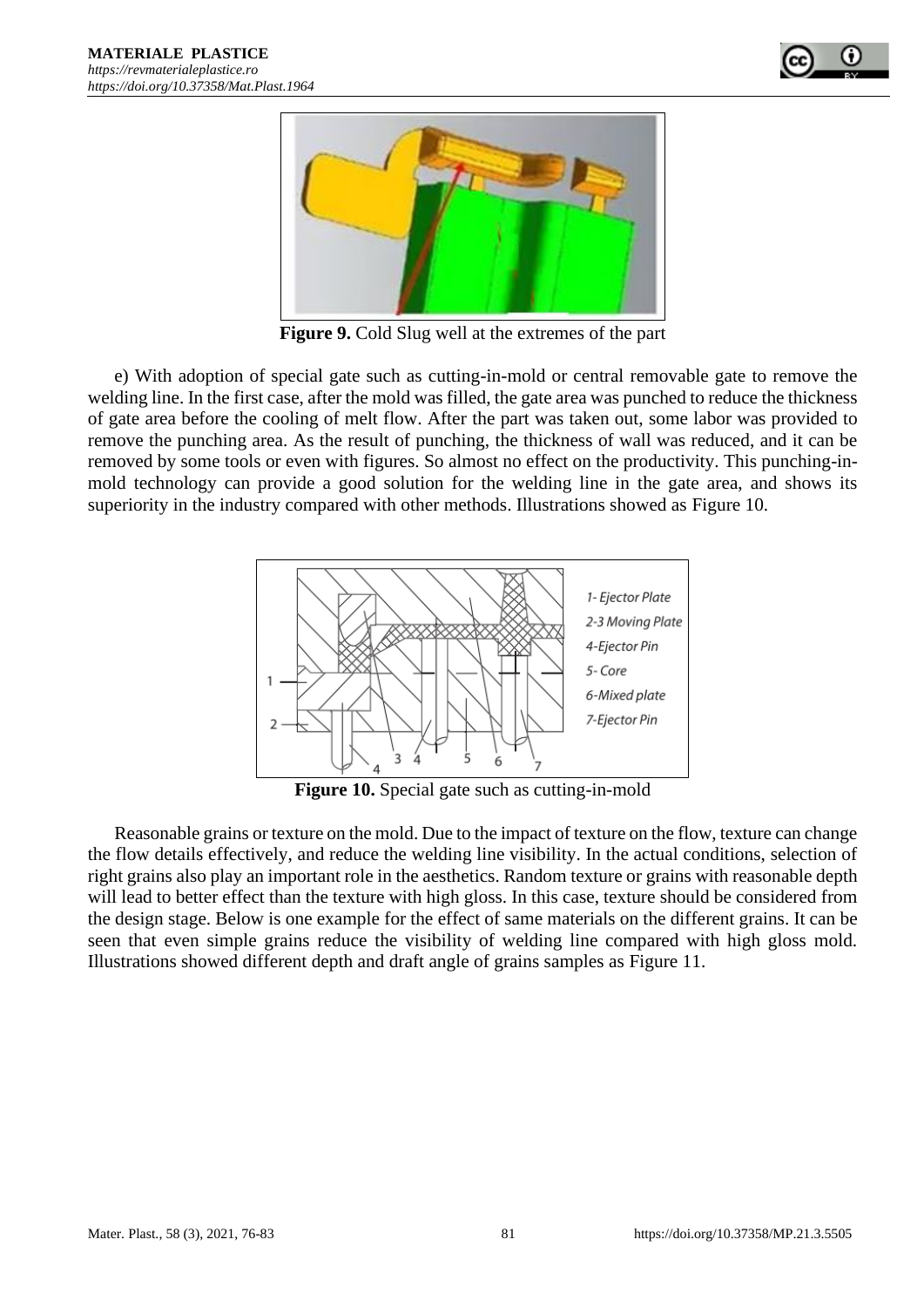



**Figure 11.** Sample Grain with Diff. Depth and Draft

## **3.4. Countermeasures for material and process technology**

1) Selection of Raw material. Making some fine-tune in the compounding to increase the flow and decrease the length of welding line is an important method. At the same time, modification on the gloss /tiger mark performance /selection of filler, may lead to better result of visibility as well. The principle of material formulation design is increasing the flow stability of material in the mold and reducing the turbulence.

2) Right injection parameter by cooperation of injection speed as well as molding temperature. Generally speaking, higher injection speed has better performance in the welding line by keeping the melt temperature but in this case, due to the turbulence caused by high flow, the orientation of pigment will be not so good for aesthetics surface, and also increase the possibility for tiger mark/venting/gas mart. So multi-stage injection speed method has to be employed along with the opening setting of sequential gate/ High temperature fast cooling mold. Meanwhile, mold temperature should be considered also. Higher temperature can be adopted provided that material has good heat stability. Illustration as Figure 12 displays the appearance of injection molding products under different process parameters.



**Figure 12.** Influence of process optimization on the appearance of components

High gloss compounds technology as a new fast developing green production method, it can reduce the cost effectively and improve the competitiveness of products. But it is not panacea for all the application, make a reasonable choice according to the above points in order to obtain greater economic benefits.